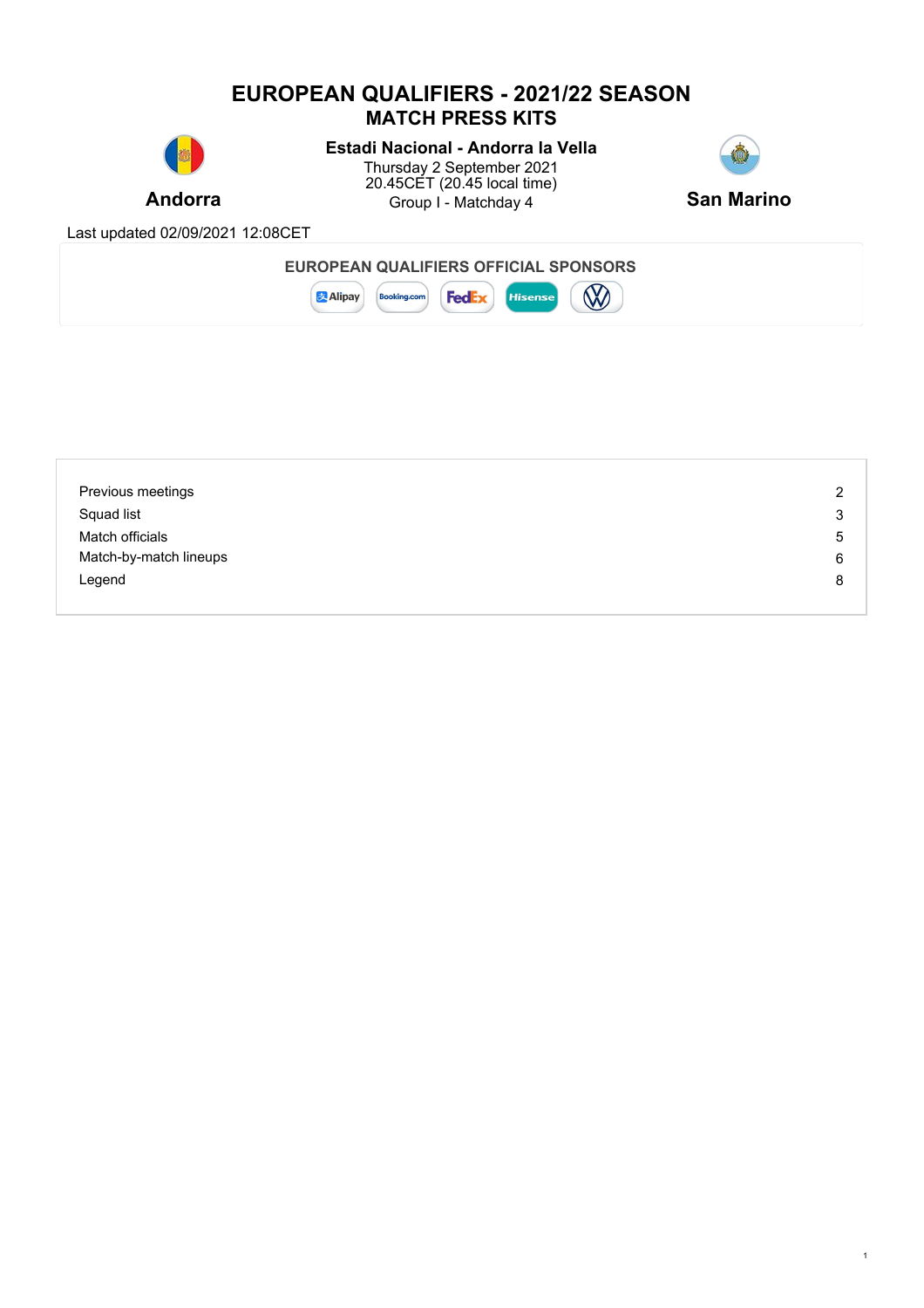# **Previous meetings**

# **Head to Head**

|              |                                               | Qualifying |  |  |      |  |  | Final<br>tournament |  |  |  | <b>Total</b> |  |  |  |  |  |  |
|--------------|-----------------------------------------------|------------|--|--|------|--|--|---------------------|--|--|--|--------------|--|--|--|--|--|--|
|              | Home                                          |            |  |  | Away |  |  |                     |  |  |  |              |  |  |  |  |  |  |
|              | Pid W D L Pid W D L Pid W D L Pid W D L GF GA |            |  |  |      |  |  |                     |  |  |  |              |  |  |  |  |  |  |
| <b>Total</b> |                                               |            |  |  |      |  |  |                     |  |  |  |              |  |  |  |  |  |  |
| Andorra      |                                               |            |  |  |      |  |  |                     |  |  |  |              |  |  |  |  |  |  |
| San Marino   |                                               |            |  |  |      |  |  |                     |  |  |  |              |  |  |  |  |  |  |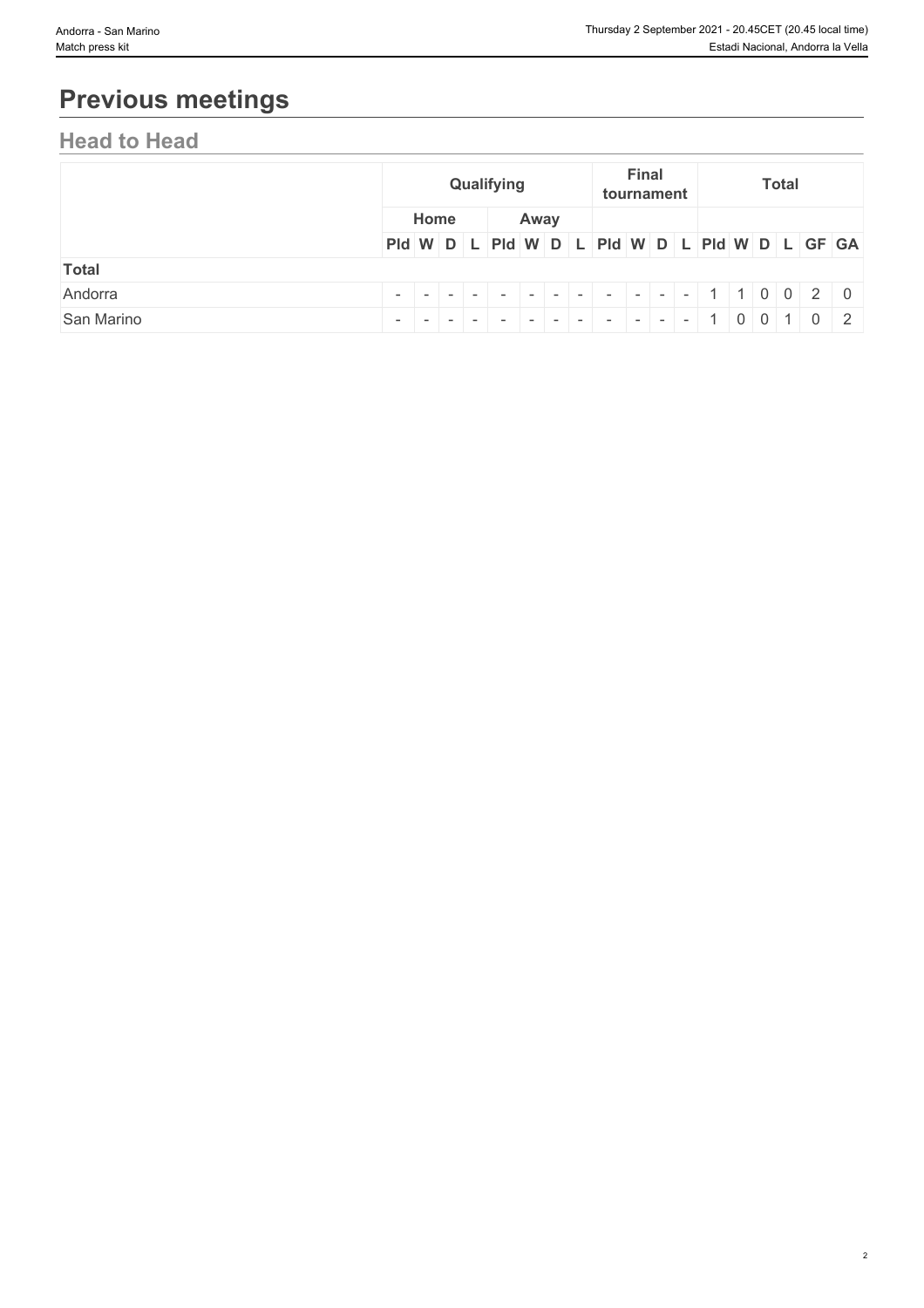# **Squad list**

#### **Andorra**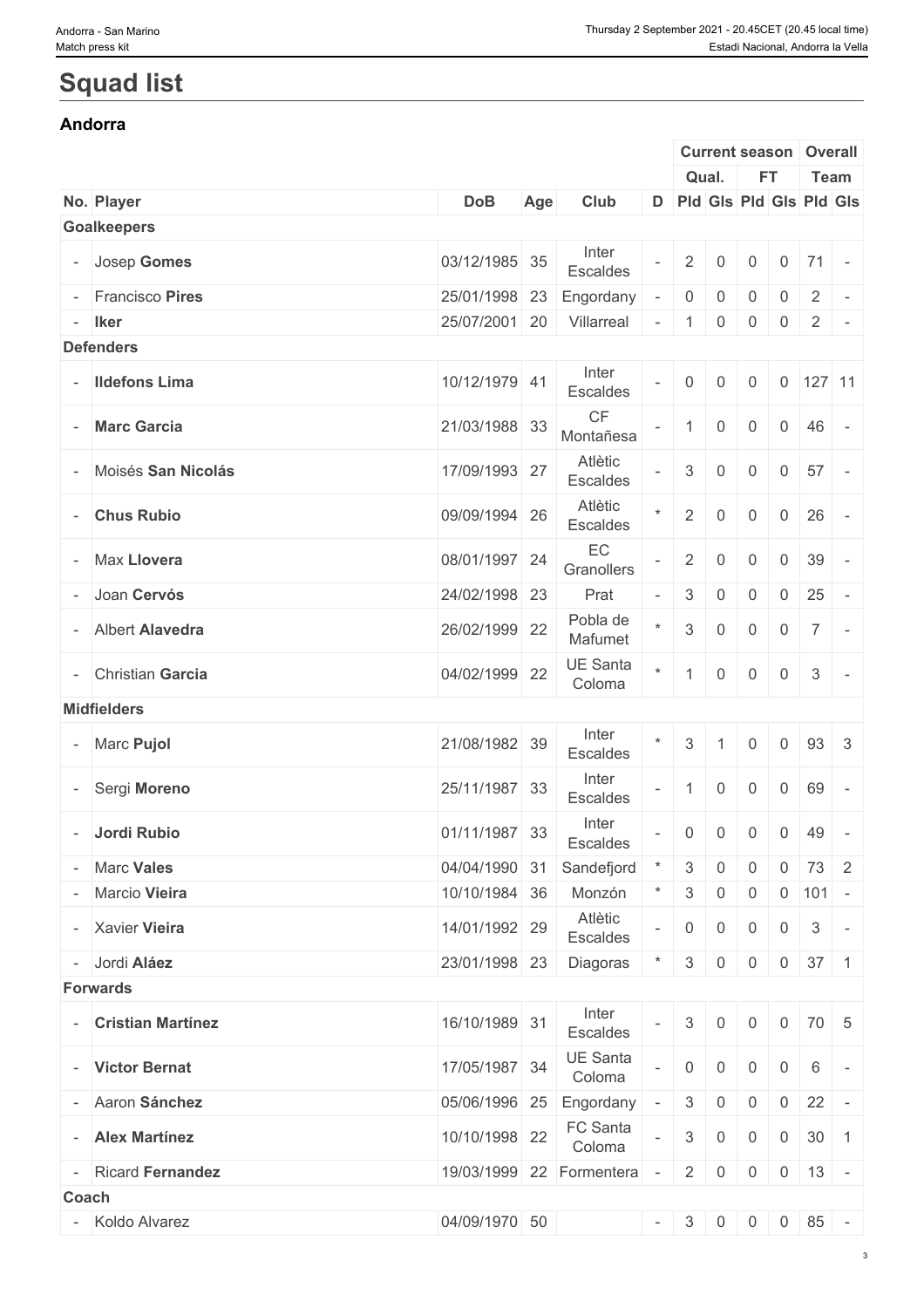### **San Marino**

|                    |                        |               |     |                         |                          |                  |                |                |                | <b>Current season Overall</b>                                                                                                                                                                                                                                                                                                                                                                                                                                                         |                          |
|--------------------|------------------------|---------------|-----|-------------------------|--------------------------|------------------|----------------|----------------|----------------|---------------------------------------------------------------------------------------------------------------------------------------------------------------------------------------------------------------------------------------------------------------------------------------------------------------------------------------------------------------------------------------------------------------------------------------------------------------------------------------|--------------------------|
|                    |                        |               |     |                         |                          |                  | Qual.          | FT.            |                | <b>Team</b>                                                                                                                                                                                                                                                                                                                                                                                                                                                                           |                          |
| No. Player         |                        | <b>DoB</b>    | Age | Club                    |                          |                  |                |                |                | D Pld Gls Pld Gls Pld Gls                                                                                                                                                                                                                                                                                                                                                                                                                                                             |                          |
|                    | <b>Goalkeepers</b>     |               |     |                         |                          |                  |                |                |                |                                                                                                                                                                                                                                                                                                                                                                                                                                                                                       |                          |
|                    | Elia Benedettini       | 22/06/1995 26 |     | Cesena                  |                          | 3                | $\overline{0}$ | 0              | $\overline{0}$ | 23                                                                                                                                                                                                                                                                                                                                                                                                                                                                                    | $\sim$                   |
|                    | - Simone Benedettini   | 21/01/1997 24 |     | Murata                  |                          | $-$ 0            | $\overline{0}$ | 0              | $\mathbf 0$    | 8                                                                                                                                                                                                                                                                                                                                                                                                                                                                                     |                          |
|                    | - Davide Colonna       | 10/11/2000 20 |     | Domagnano               | $\overline{\phantom{a}}$ | $\overline{0}$   | $\mathbf 0$    | $\overline{0}$ | $\overline{0}$ | $\begin{array}{ccccccccccccc} \multicolumn{2}{c}{} & \multicolumn{2}{c}{} & \multicolumn{2}{c}{} & \multicolumn{2}{c}{} & \multicolumn{2}{c}{} & \multicolumn{2}{c}{} & \multicolumn{2}{c}{} & \multicolumn{2}{c}{} & \multicolumn{2}{c}{} & \multicolumn{2}{c}{} & \multicolumn{2}{c}{} & \multicolumn{2}{c}{} & \multicolumn{2}{c}{} & \multicolumn{2}{c}{} & \multicolumn{2}{c}{} & \multicolumn{2}{c}{} & \multicolumn{2}{c}{} & \multicolumn{2}{c}{} & \multicolumn{2}{c}{} & \$ |                          |
| <b>Defenders</b>   |                        |               |     |                         |                          |                  |                |                |                |                                                                                                                                                                                                                                                                                                                                                                                                                                                                                       |                          |
|                    | - Mirko Palazzi        | 21/03/1987 34 |     | SP Tre Penne            |                          | 3                | $\mathbf 0$    | $\mathbf 0$    | $\mathsf{O}$   | 58                                                                                                                                                                                                                                                                                                                                                                                                                                                                                    | $\overline{1}$           |
|                    | - Manuel Battistini    | 22/07/1994 27 |     | Virtus                  |                          | $\mathbf{3}$     | $\mathbf 0$    | 0              | $\mathsf{O}$   | 37                                                                                                                                                                                                                                                                                                                                                                                                                                                                                    | $\sim$ $-$               |
|                    | - Andrea Grandoni      | 23/03/1997 24 |     | La Fiorita              | $-$                      | $\overline{2}$   | $\mathbf 0$    | 0              | $\overline{0}$ | 22                                                                                                                                                                                                                                                                                                                                                                                                                                                                                    | $\sim$ $-$               |
|                    | - Alessandro D'Addario | 09/09/1997 23 |     | Tre Fiori               |                          | 2                | $\mathbf 0$    | $\overline{0}$ | $\overline{0}$ | $11 -$                                                                                                                                                                                                                                                                                                                                                                                                                                                                                |                          |
|                    | - Michele Cevoli       | 22/07/1998 23 |     | Juvenes/Dogana          |                          | $\overline{0}$   | $\overline{0}$ | 0              | $\overline{0}$ | $7$ -                                                                                                                                                                                                                                                                                                                                                                                                                                                                                 |                          |
|                    | - Giacomo Conti        | 21/07/1999 22 |     | San Giovanni            |                          | $\boldsymbol{0}$ | $\mathbf 0$    | $\overline{0}$ | $\overline{0}$ | $\overline{2}$                                                                                                                                                                                                                                                                                                                                                                                                                                                                        | $\sim$                   |
|                    | - Filippo Fabbri       | 07/01/2002 19 |     | Correggese<br>Calcio    |                          | $\sqrt{2}$       | $\mathbf 0$    | $\overline{0}$ | $\mathbf 0$    | $\overline{4}$                                                                                                                                                                                                                                                                                                                                                                                                                                                                        | $\sim$ $-$               |
|                    | - Dante Rossi          | 12/07/1987 34 |     | <b>APC Chions</b>       |                          | 3 <sup>1</sup>   | $\mathbf 0$    | $\overline{0}$ |                | $0 \mid 10 \mid$                                                                                                                                                                                                                                                                                                                                                                                                                                                                      | $\sim$                   |
| <b>Midfielders</b> |                        |               |     |                         |                          |                  |                |                |                |                                                                                                                                                                                                                                                                                                                                                                                                                                                                                       |                          |
|                    | Enrico Golinucci       | 16/07/1991 30 |     | Folgore                 | $\overline{\phantom{a}}$ | 3                | 0              | $\mathbf 0$    | $\mathsf{O}$   | 28                                                                                                                                                                                                                                                                                                                                                                                                                                                                                    |                          |
|                    | - Alessandro Golinucci | 10/10/1994 26 |     | Virtus                  |                          | $-$ 0            | $\overline{0}$ | $\overline{0}$ | $\overline{0}$ | 23                                                                                                                                                                                                                                                                                                                                                                                                                                                                                    | $\sim$                   |
|                    | - Luca Ceccaroli       | 05/07/1995 26 |     | SP Tre Penne            |                          | $\overline{2}$   | $\mathbf 0$    | 0              | 0              | 8                                                                                                                                                                                                                                                                                                                                                                                                                                                                                     | $\sim$                   |
|                    | - José Hirsch          | 31/01/1986 35 |     | Pennarossa              |                          | $\overline{2}$   | $\Omega$       | 0              | $\overline{0}$ | 41                                                                                                                                                                                                                                                                                                                                                                                                                                                                                    | $\sim$ $-$               |
|                    | - Tommaso Zafferani    | 19/02/1996 25 |     | La Fiorita              | $\overline{\phantom{a}}$ | $\overline{0}$   | $\mathbf 0$    | $\overline{0}$ | $\mathsf{O}$   | 8                                                                                                                                                                                                                                                                                                                                                                                                                                                                                     | $\sim$                   |
|                    | - Marcello Mularoni    | 08/09/1998 22 |     | La Fiorita              |                          | 3                | $\overline{0}$ | 0              | $\mathsf{O}$   | 20                                                                                                                                                                                                                                                                                                                                                                                                                                                                                    | $\sim$                   |
|                    | - Lorenzo Lunadei      | 12/07/1997 24 |     | San Giovanni            |                          | $\sqrt{3}$       | $\overline{0}$ | $\overline{0}$ |                | $0 \mid 22 \mid -$                                                                                                                                                                                                                                                                                                                                                                                                                                                                    |                          |
| <b>Forwards</b>    |                        |               |     |                         |                          |                  |                |                |                |                                                                                                                                                                                                                                                                                                                                                                                                                                                                                       |                          |
|                    | - Matteo Vitaioli      | 27/10/1989 31 |     | <b>Tropical Coriano</b> |                          | $\overline{0}$   | $\mathbf 0$    | $\overline{0}$ | $\mathbf 0$    | 64                                                                                                                                                                                                                                                                                                                                                                                                                                                                                    | $\overline{1}$           |
|                    | - Marco Bernardi       | 02/01/1994 27 |     | Folgore                 | $\overline{\phantom{a}}$ | $\vert$ 1        | $\overline{0}$ | $\overline{0}$ | $\overline{0}$ | 8                                                                                                                                                                                                                                                                                                                                                                                                                                                                                     | $\overline{\phantom{a}}$ |
|                    | - Fabio Tomassini      | 05/02/1996 25 |     | Pietracuta              |                          |                  | $\overline{0}$ | $\overline{0}$ |                | $0 \mid 22 \mid -$                                                                                                                                                                                                                                                                                                                                                                                                                                                                    |                          |
|                    | - David Tomassini      | 14/03/2000 21 |     | Murata                  |                          | $-$ 1            | $\overline{0}$ | $\overline{0}$ |                | $0 \mid 3 \mid 1$                                                                                                                                                                                                                                                                                                                                                                                                                                                                     |                          |
|                    | - Nicola Nanni         | 02/05/2000 21 |     | Crotone                 |                          |                  |                |                |                | $-$ 3 0 0 0 18 -                                                                                                                                                                                                                                                                                                                                                                                                                                                                      |                          |
|                    |                        |               |     |                         |                          |                  |                |                |                |                                                                                                                                                                                                                                                                                                                                                                                                                                                                                       |                          |
| Coach              |                        |               |     |                         |                          |                  |                |                |                |                                                                                                                                                                                                                                                                                                                                                                                                                                                                                       |                          |
|                    | - Franco Varrella      | 25/01/1953 68 |     |                         |                          |                  |                |                |                | $-$ 3 0 0 0 27 -                                                                                                                                                                                                                                                                                                                                                                                                                                                                      |                          |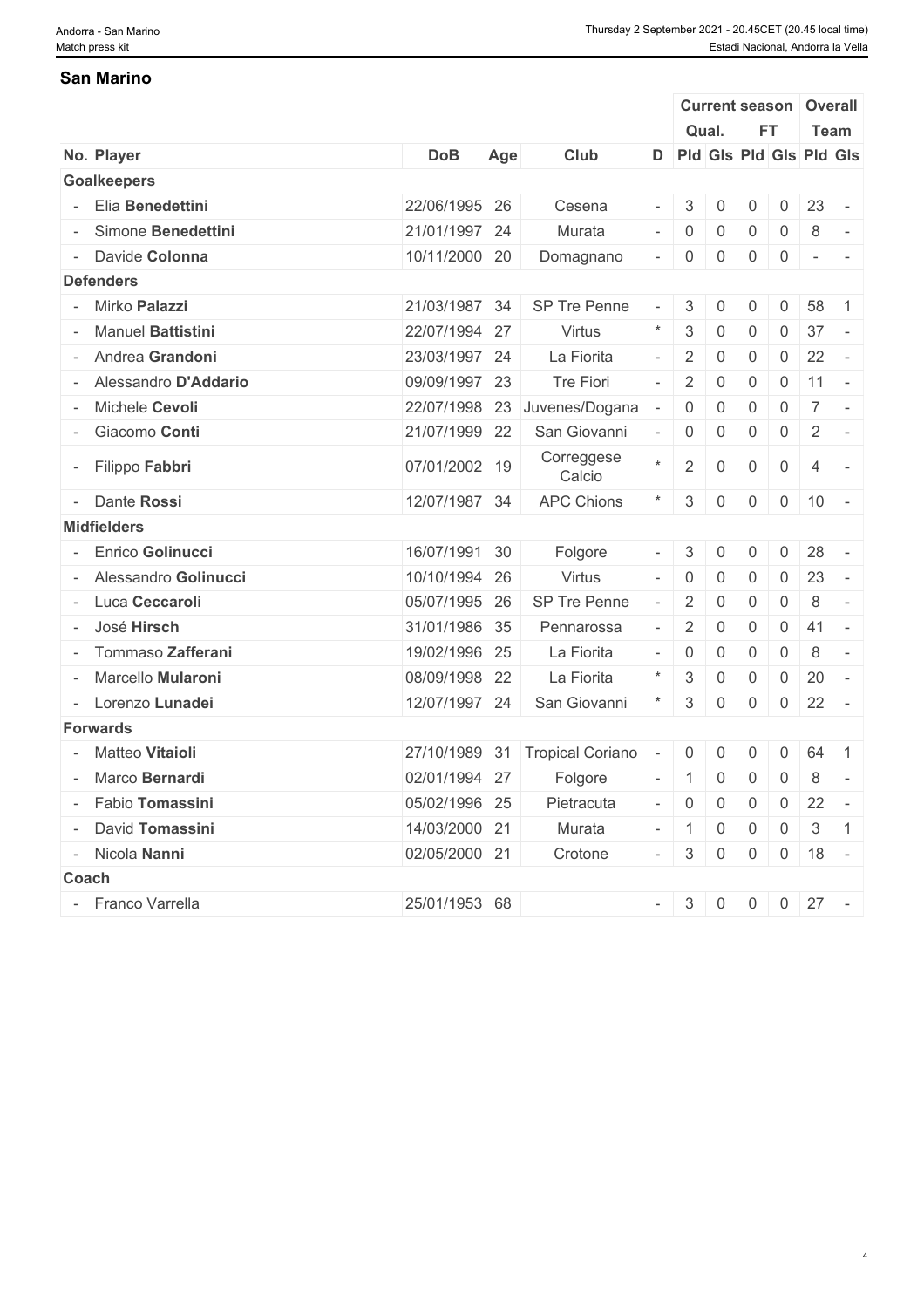# **Match officials**

| <b>Referee</b>                           | Jakob Kehlet (DEN)                           |  |
|------------------------------------------|----------------------------------------------|--|
| <b>Assistant referees</b>                | Lars Hummelgaard (DEN), Heine Sørensen (DEN) |  |
| <b>Video Assistant Referee</b>           | Daniel Siebert (GER)                         |  |
| <b>Assistant Video Assistant Referee</b> | Robert Wessel (GER)                          |  |
| <b>Fourth official</b>                   | Jens Maae (DEN)                              |  |
| <b>UEFA Delegate</b>                     | Monica Jorge (POR)                           |  |
| <b>UEFA Referee observer</b>             | Jon Skjervold (NOR)                          |  |
|                                          |                                              |  |

# **Referee**

| Name              | of birth<br>)ate | IE.<br>matches |
|-------------------|------------------|----------------|
| Kehlet<br>Jakob . | 05/09/1980       | $\sim$<br>◡▵   |

# **FIFA Wold Cup matches involving teams from the two countries involved in this match**

No such matches refereed

### **Other matches involving teams from either of the two countries involved in this match**

No such matches refereed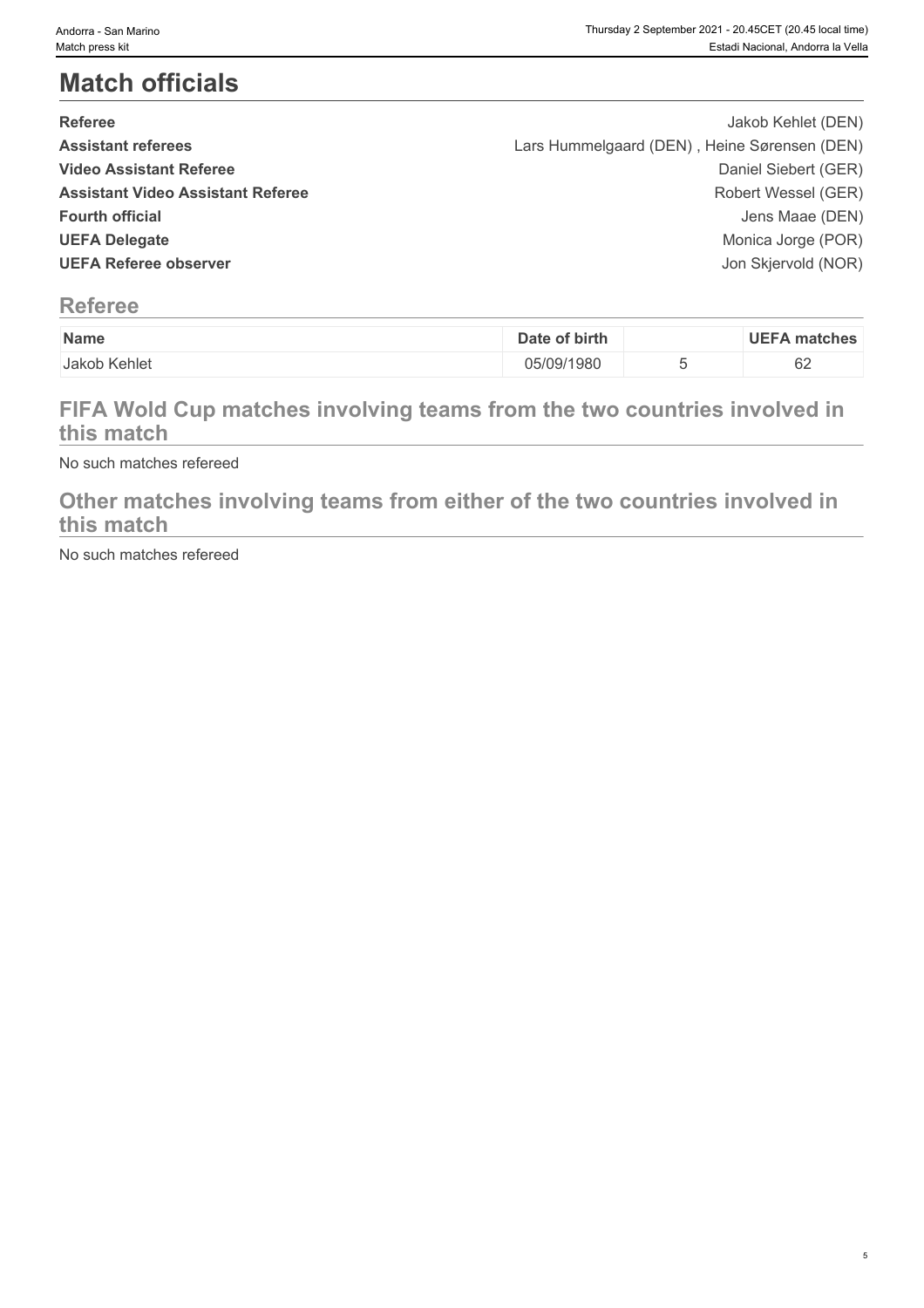# **Match-by-match lineups**

## **Andorra**

### **FIFA World Cup - Qualifying round**

#### **Group I**

| Team              |     | Pid W D L GF GA Pts                           |                                                                                       |                  |                           |  |
|-------------------|-----|-----------------------------------------------|---------------------------------------------------------------------------------------|------------------|---------------------------|--|
| England           |     | $3 \mid 3 \mid 0 \mid 0 \mid 9 \mid 1 \mid 9$ |                                                                                       |                  |                           |  |
| Hungary           |     | $3 \mid 2 \mid 1$                             |                                                                                       |                  | $0 \mid 10 \mid 4 \mid 7$ |  |
| Albania           |     | $3 \mid 2 \mid 0 \mid 1 \mid 3 \mid 2 \mid 6$ |                                                                                       |                  |                           |  |
| Poland            | 3 1 |                                               | $\begin{array}{\begin{array}{\small \begin{array}{\small \end{array}}}}\n\end{array}$ | $\blacksquare$ 1 | $\prime$ 54               |  |
| Andorra           |     | 3   0   0   3   1   8   0                     |                                                                                       |                  |                           |  |
| <b>San Marino</b> |     | 3   0   0   3   0                             |                                                                                       |                  | 100                       |  |

#### **Matchday 1** (25/03/2021)

**Andorra 0-1 Albania Goals:** 0-1 Lenjani 41 **Andorra:** Gomes, Vales, Rebés (79 Moreno), M. Vieira (79 Pujol), Aláez, M. San Nicolás, Alex Martínez (70 A. Sánchez), Cervós, Chus Rubio (56 Alavedra), Llovera, Fernandez (70 C. Martínez)

#### **Matchday 2** (28/03/2021)

#### **Poland 3-0 Andorra**

**Goals:** 1-0 Lewandowski 30, 2-0 Lewandowski 55, 3-0 Świderski 88 **Andorra:** Iker, C. Martínez (74 Alex Martínez), Vales, Rebés (87 M. Vieira), Emili Garcia, Alavedra, Pujol (58 Aláez), A. Sánchez (87 L. San Nicolás), M. San Nicolás, Marc Garcia (58 Cervós), Garcia

#### **Matchday 3** (31/03/2021)

#### **Andorra 1-4 Hungary**

**Goals:** 0-1 Fiola 45+2, 0-2 Gazdag 51, 0-3 Kleinheisler 58, 0-4 Négo 90, 1-4 Pujol 90+3 (P) **Andorra:** Gomes, Vales, Emili Garcia, Alavedra (77 Rebés), M. Vieira (77 Pujol), Aláez, M. San Nicolás (61 Chus Rubio), Alex Martínez (62 C. Martínez), Cervós, Llovera, Fernandez (82 A. Sánchez)

#### **Matchday 4** (02/09/2021)

Andorra-San Marino

#### **Matchday 5** (05/09/2021)

England-Andorra

**Matchday 6** (08/09/2021)

Hungary-Andorra

#### **Matchday 7** (09/10/2021) Andorra-England

# **Matchday 8** (12/10/2021)

San Marino-Andorra

#### **Matchday 9** (12/11/2021) Andorra-Poland

#### **Matchday 10** (15/11/2021) Albania-Andorra

**San Marino**

### **FIFA World Cup - Qualifying round**

**Matchday 1** (25/03/2021) **England 5-0 San Marino Goals:** 1-0 Ward-Prowse 14, 2-0 Calvert-Lewin 21, 3-0 Sterling 31, 4-0 Calvert-Lewin 53, 5-0 Watkins 83 **San Marino:** E. Benedettini, Palazzi, Brolli, Rossi, E. Golinucci (71 Michael Battistini), Berardi (79 D'Addario), Manuel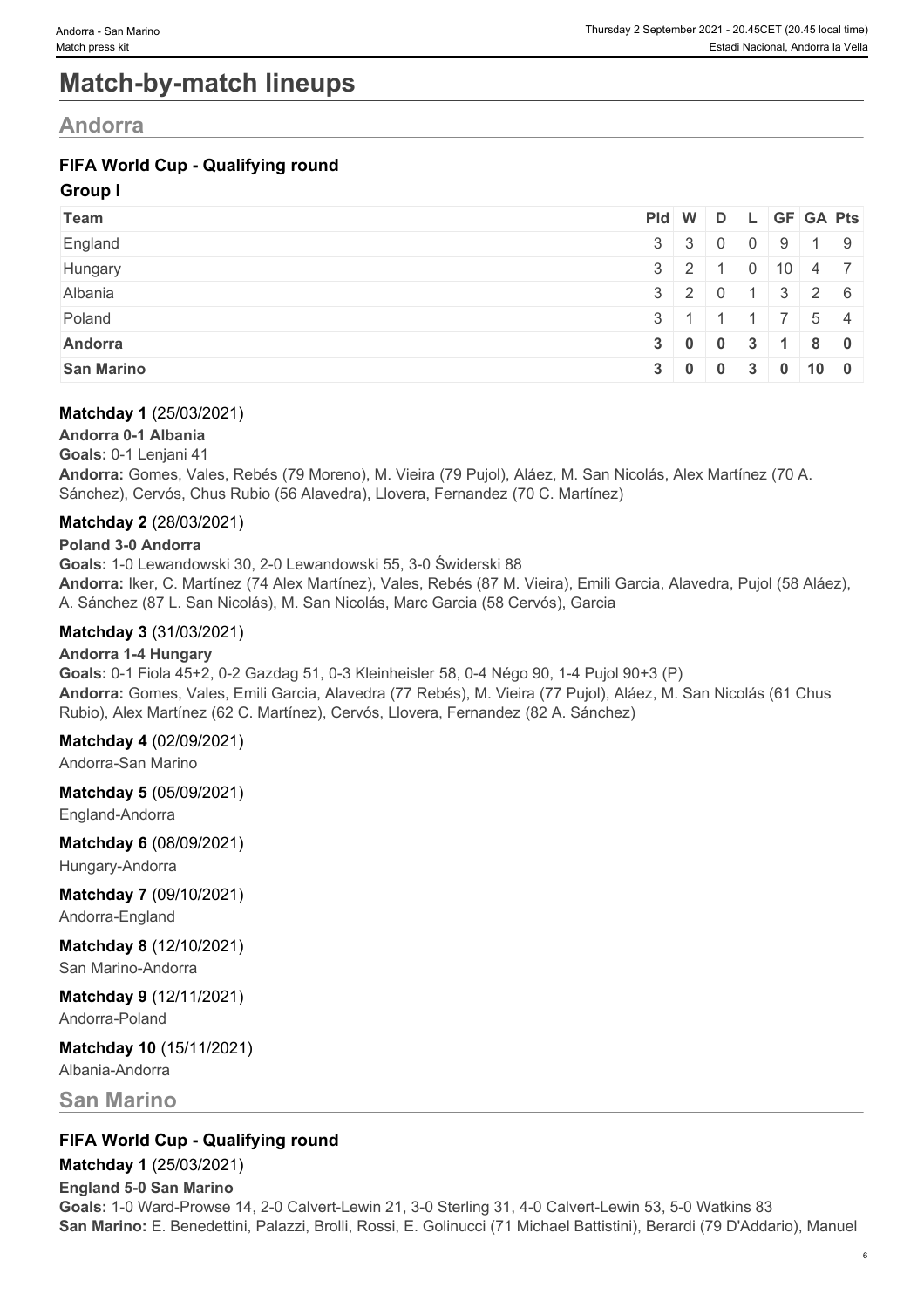Battistini, Grandoni (55 Ceccaroli), Nanni, Hirsch (55 Mularoni), Lunadei (79 Giardi)

#### **Matchday 2** (28/03/2021)

**San Marino 0-3 Hungary Goals:** 0-1 Ad. Szalai 13 (P) , 0-2 Sallai 71, 0-3 Nikolić 88 (P) **San Marino:** E. Benedettini, Palazzi, Brolli, Rossi, E. Golinucci, Berardi (80 Bernardi), Manuel Battistini, Fabbri, Nanni (80 Hirsch), Lunadei (53 Zonzini), Mularoni

#### **Matchday 3** (31/03/2021)

**San Marino 0-2 Albania Goals:** 0-1 Manaj 63, 0-2 Uzuni 85 **San Marino:** E. Benedettini, Palazzi (80 Ceccaroli), Rossi (55 Brolli), D. Simoncini, E. Golinucci (64 Grandoni), Berardi, Manuel Battistini (80 D'Addario), Fabbri, Tomassini (55 Lunadei), Nanni, Mularoni

**Matchday 4** (02/09/2021)

Andorra-San Marino

**Matchday 5** (05/09/2021)

San Marino-Poland

**Matchday 6** (08/09/2021) Albania-San Marino

**Matchday 7** (09/10/2021) Poland-San Marino

**Matchday 8** (12/10/2021) San Marino-Andorra

**Matchday 9** (12/11/2021) Hungary-San Marino

**Matchday 10** (15/11/2021) San Marino-England